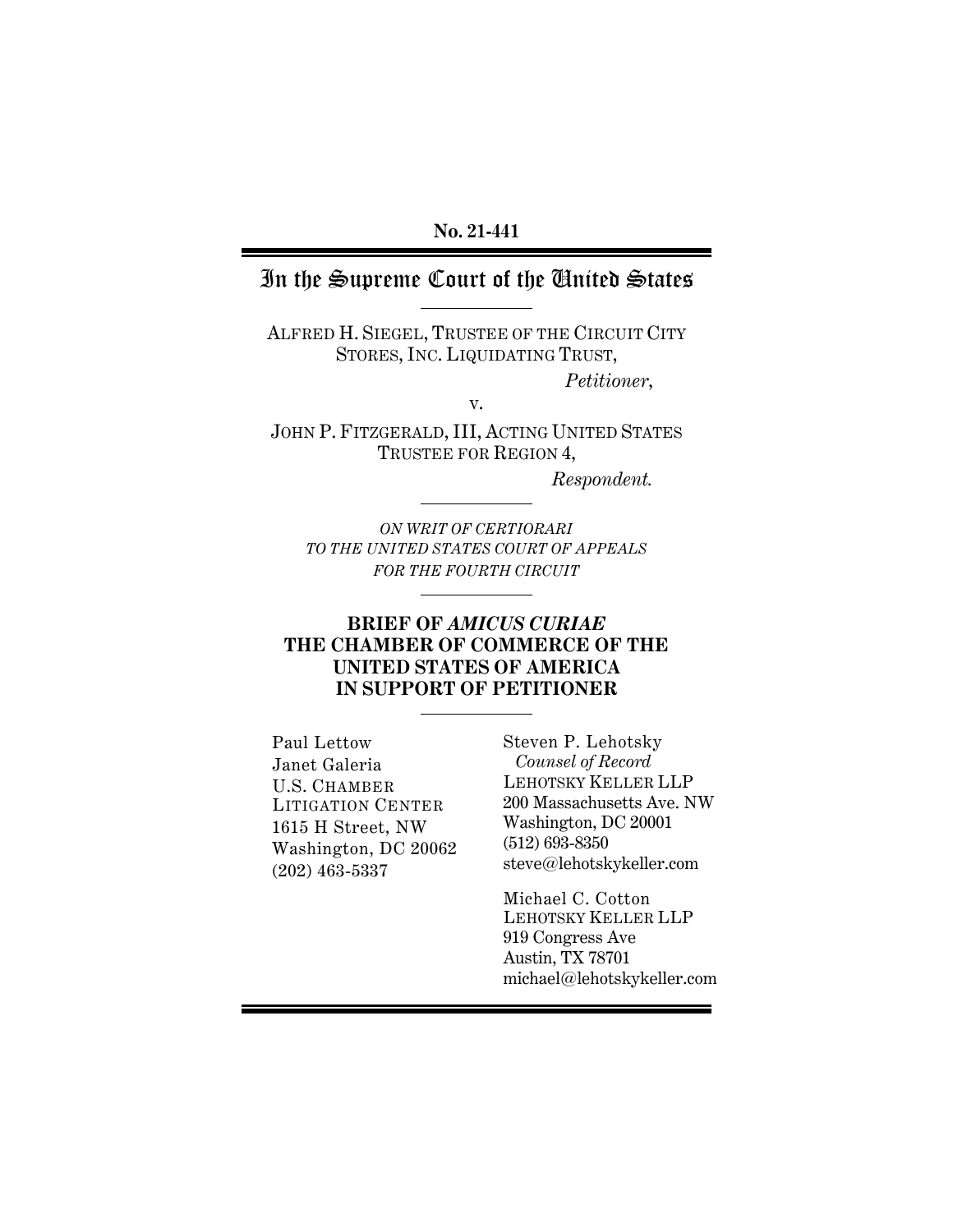## i **TABLE OF CONTENTS**

|  | The Appropriate Remedy is a Full Refund of                                 |  |
|--|----------------------------------------------------------------------------|--|
|  | A. There is no workable, constitutionally<br>permissible level-down remedy |  |
|  | B. The appropriate remedy is a level-up                                    |  |
|  |                                                                            |  |
|  |                                                                            |  |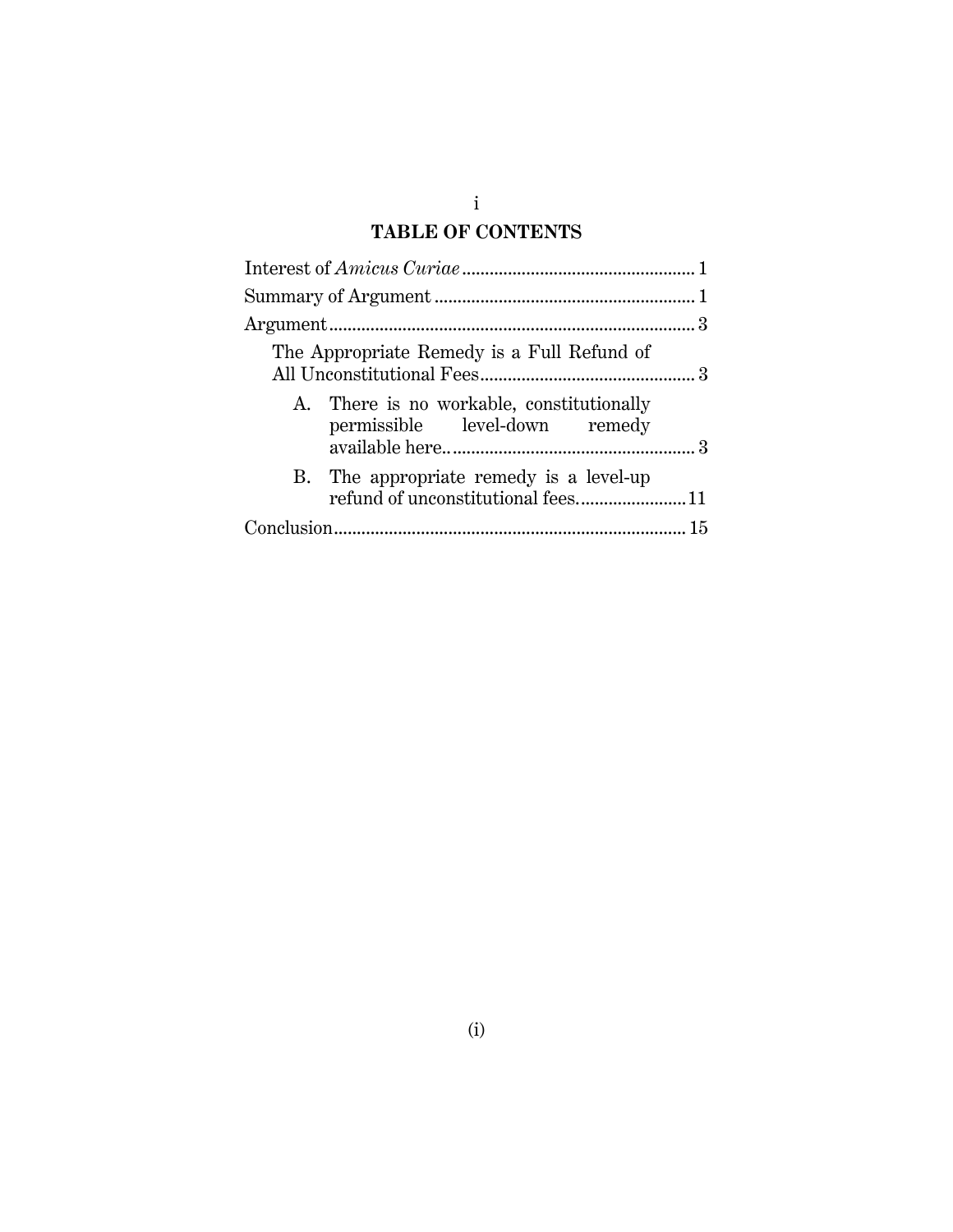## **TABLE OF AUTHORITIES**

 **Page(s)** 

## **Cases**

| Allegheny Pittsburgh Coal Co. v. Cty.<br>Com'n of Webster Cty., W. Va., |
|-------------------------------------------------------------------------|
|                                                                         |
| Matter of Buffets, L.L.C.,                                              |
| In re Buffets, LLC,<br>597 B.R. 588 (Bankr. W.D. Tex. 2019),            |
| Califano v. Goldfarb,                                                   |
| Califano v. Westcott,                                                   |
| In re Circuit City Stores, Inc.,                                        |
| <i>In re Clinton Nurseries, Inc.,</i>                                   |
| Comptroller of the Treas. v. Wynne,                                     |
| Dep't of Agric. V. Moreno,                                              |
| Frontiero v. Richardson,                                                |

ii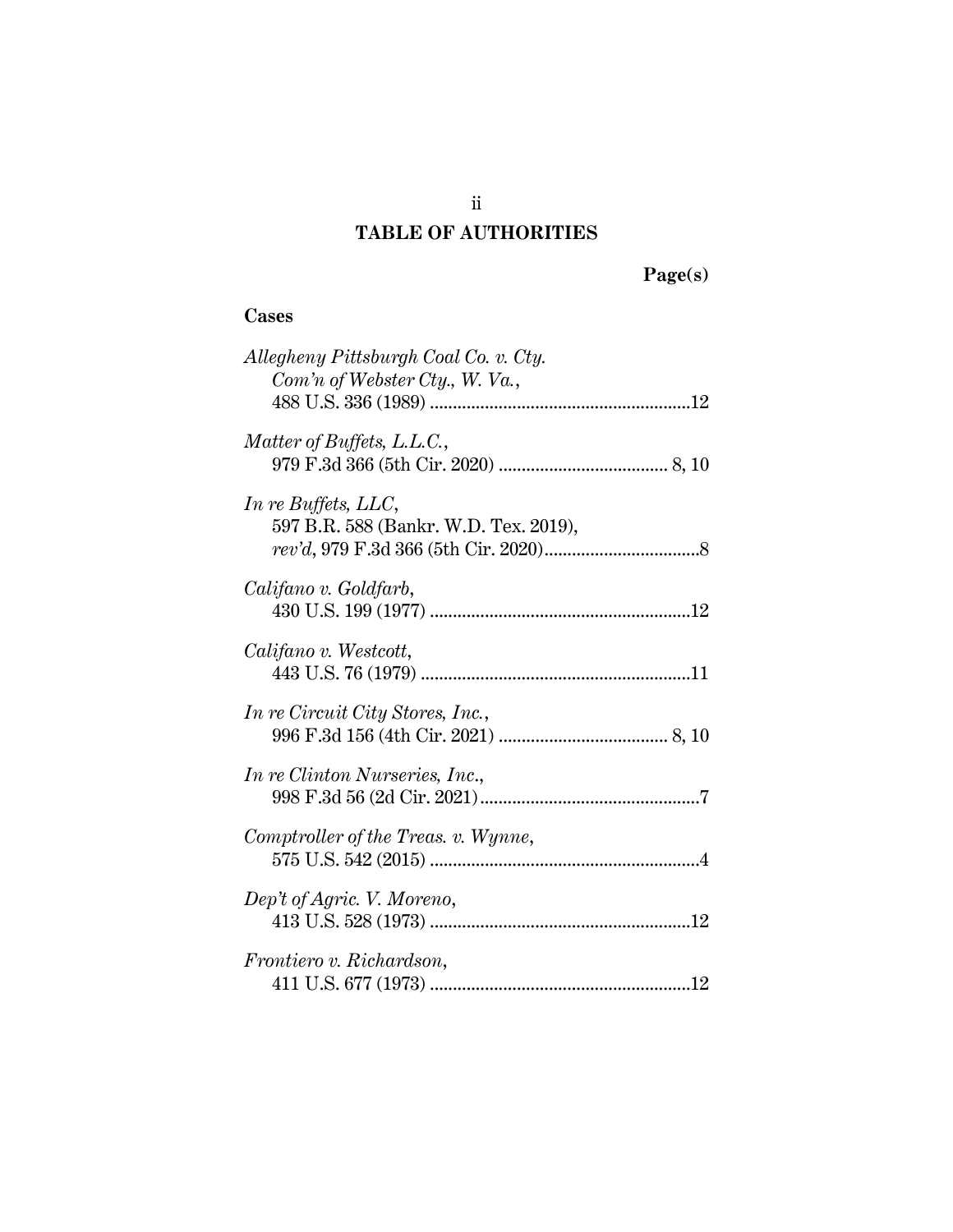| Harper v. Va. Dep't of Taxation,                                                                 |
|--------------------------------------------------------------------------------------------------|
| Heckler v. Mathews,                                                                              |
| Iowa-Des Moines Nat. Bank v. Bennett,                                                            |
| <i>Jimenez v. Weinberger,</i>                                                                    |
| In re John Q. Hammons Fall 2006, LLC,                                                            |
| Levin v. Commerce Energy, Inc.,                                                                  |
| In re Life Partners Holdings, Inc.,                                                              |
| Lucia v. SEC,                                                                                    |
| McKesson Corp. v. Div. of Alcoholic<br>Beverages & Tobacco, Dep't of Bus.<br>Regulation of Fla., |
| In re Mosaic Mgmt. Grp., Inc.,                                                                   |
| Reich v. Collins,                                                                                |
| Sessions v. Morales-Santana,                                                                     |

# iii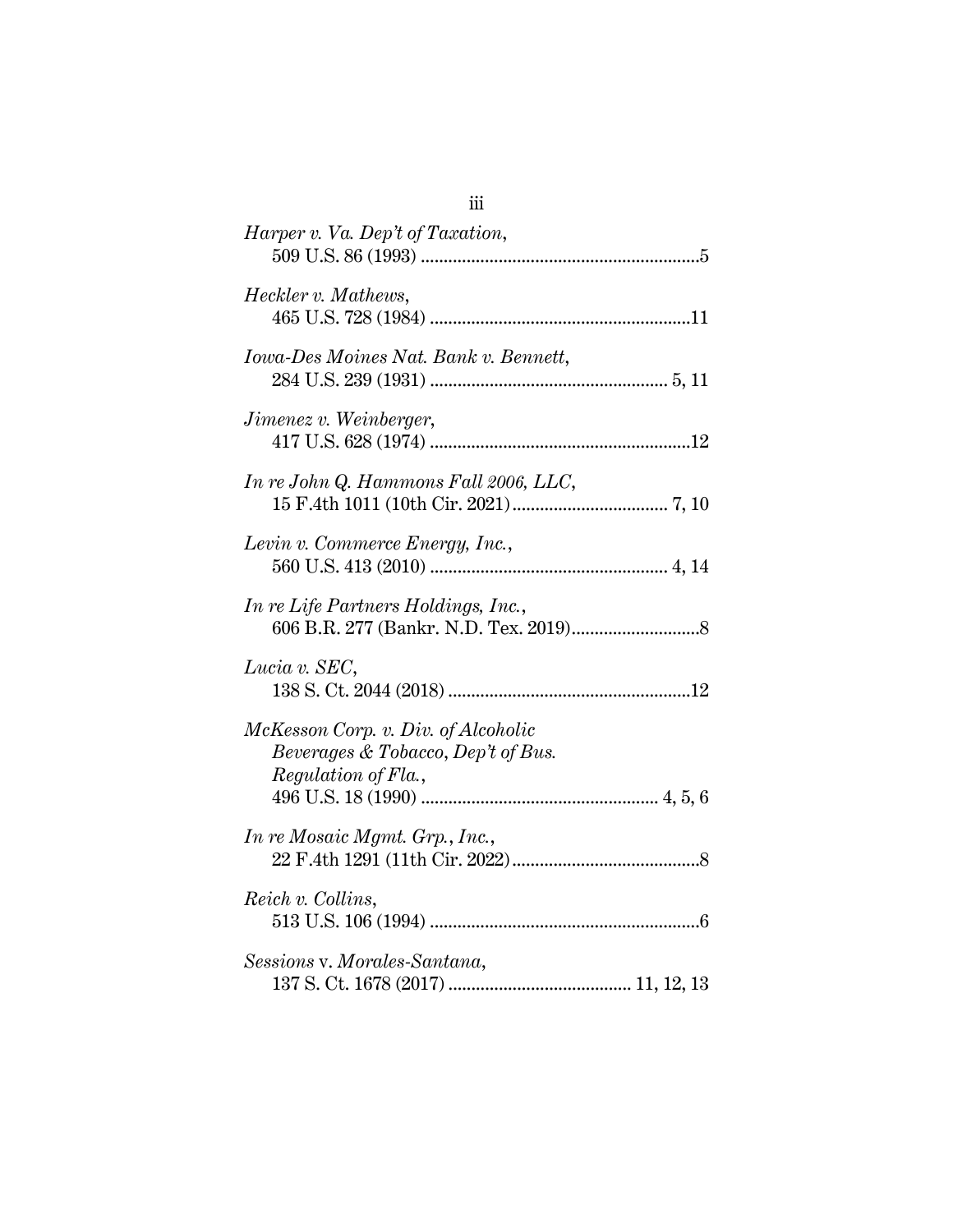| Stern v. Marshall,                                                               |
|----------------------------------------------------------------------------------|
| United States v. Booker,                                                         |
| USA Sales, Inc. v. Office of U.S. $Tr$ ,<br>No. 19-2133, 532 F.Supp.3d 921 (C.D. |
| Welsh v. United States,                                                          |
| <b>Constitutional Provisions &amp; Statutes</b>                                  |

| <b>Bankruptcy Administration Improvement</b> |  |
|----------------------------------------------|--|
|                                              |  |
|                                              |  |
|                                              |  |

## **Other Authorities**

| Elizabeth Warren & Jay L. Westbrook,      |  |
|-------------------------------------------|--|
| The Success of Chapter 11: A Challenge    |  |
| to the Critics, 107 Mich. L. Rev. 603     |  |
|                                           |  |
|                                           |  |
| Report of the Proceedings of the Judicial |  |
| Conference of the United States (Sept.    |  |
| 13, 2018), https://tinyurl.com/2018-jud-  |  |
|                                           |  |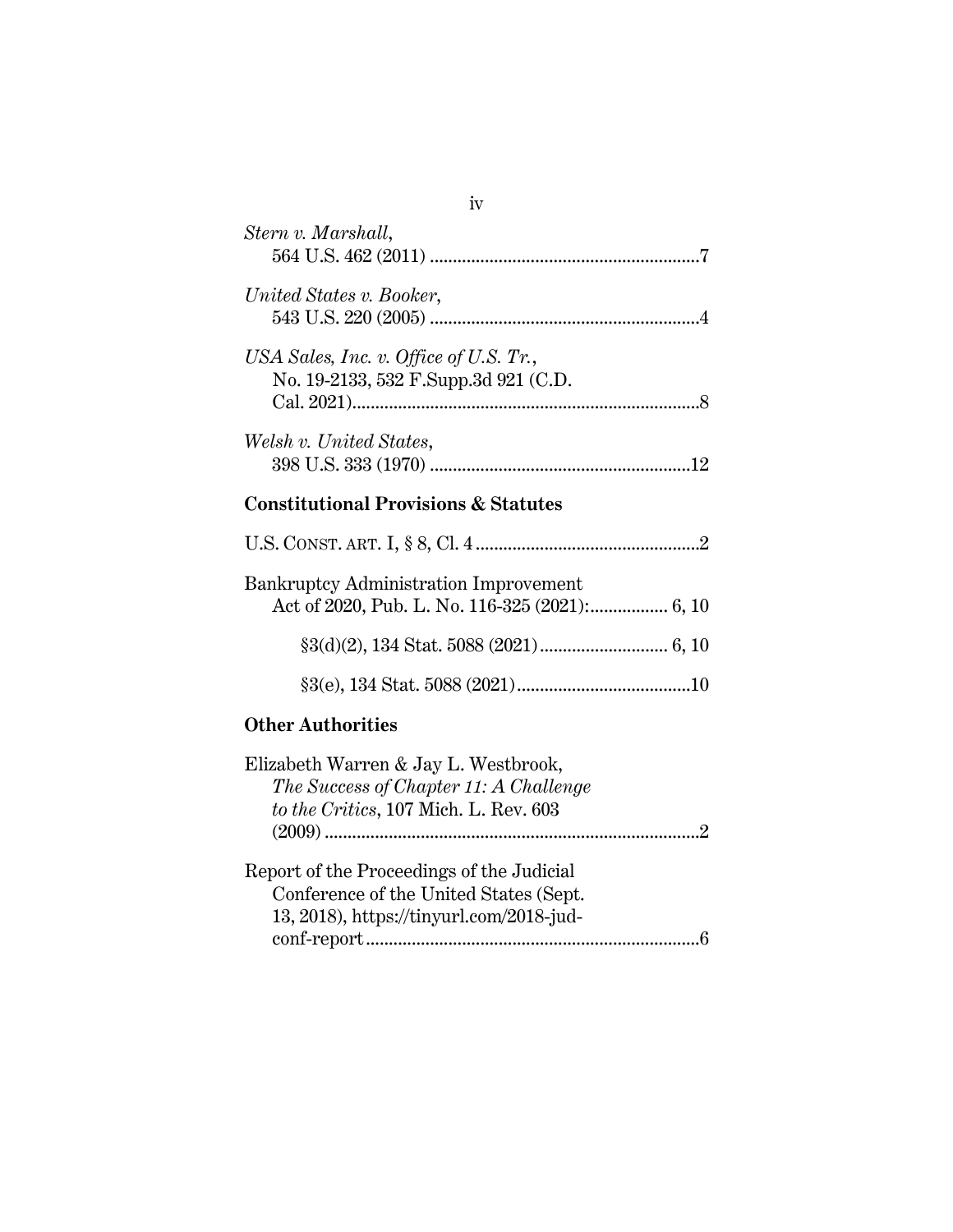### **INTEREST OF** *AMICUS CURIAE*

The Chamber of Commerce of the United States of America is the world's largest business federation.<sup>1</sup> It represents approximately 300,000 direct members and indirectly represents the interests of more than three million companies and professional organizations of every size, in every industry sector, and from every region of the country. An important function of the Chamber is to represent the interests of its members in matters before Congress, the Executive Branch, and the courts. To that end, the Chamber regularly files amicus briefs in cases, like this one, that raise issues of concern to the nation's business community.

The Chamber has a strong interest in this case, as Chapter 11 plays a vital role in the health of the nation's economy and business community. Businesses across industries are routinely involved in bankruptcies, and whether as debtors or creditors, they depend on uniform bankruptcy laws consistently applied. When Congress fails in its constitutional duty to create uniform bankruptcy laws, it harms both debtors and creditors, and debtors here should be given an appropriate remedy—a refund of excessive fees.

#### **SUMMARY OF ARGUMENT**

 American businesses depend on the uniformity of Chapter 11 of the U.S. Bankruptcy Code, which enables failing businesses to be reorganized into once-again

<sup>1</sup> Pursuant to this Court's Rule 37.6, *amicus curiae* affirms that no counsel for a party authored this brief in whole or in part or made a monetary contribution intended to fund the preparation or submission of this brief, and that no person other than *amicus curiae*, its members, and its counsel made such a monetary contribution. Counsel of record for all parties have consented to its filing. See this Court's Rule 37.3.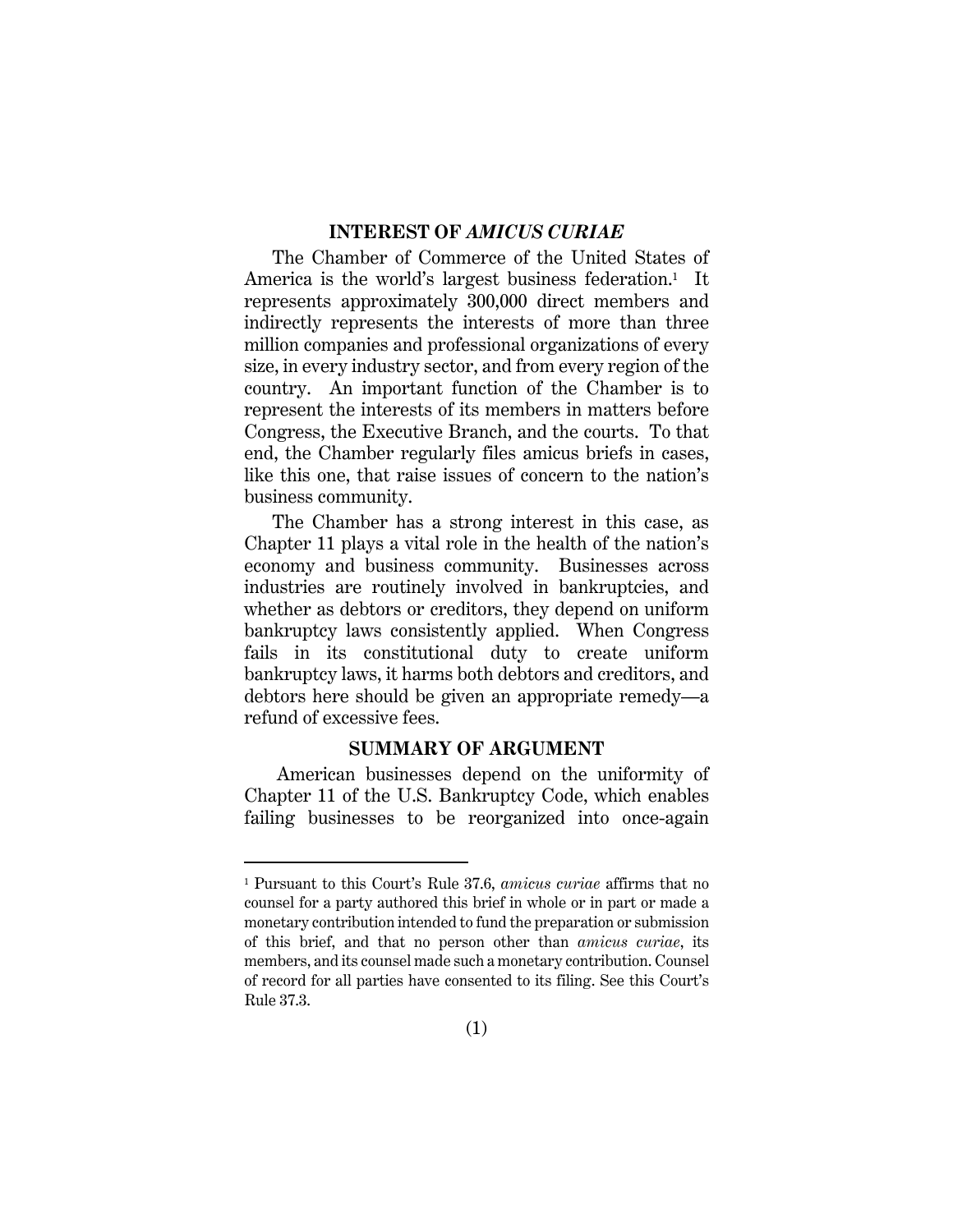successful companies. Chapter 11 "create[s] value for business's creditors, workers, investors, and communities." Elizabeth Warren & Jay L. Westbrook, *The Success of Chapter 11: A Challenge to the Critics*, 107 Mich. L. Rev. 603 (2009). But for debtors and creditors to manage their affairs efficiently and predictably in bankruptcy proceedings, uniform laws must be put in place that treat businesses fairly and equally.

Congress has chosen to divide the nation's bankruptcy courts into two distinct categories: Bankruptcy Administrator districts ("Administrator districts") and U.S. Trustee districts ("Trustee districts"). And pursuant to the Bankruptcy Judgeship Act of 2017, debtors in those two systems must sometimes pay radically different fees. This disparate treatment violates the Bankruptcy Clause of the U.S. Constitution, which requires bankruptcy laws to be "uniform." U.S. CONST. ART. I, § 8, Cl. 4. Yet the Government contends that even if the Bankruptcy Judgeship Act of 2017 is unconstitutional, the petitioner here is not entitled to a refund of the Government's collection of unconstitutional fees. In fashioning a remedy, the Government argues that the Court can either "level up" or "level down." And here, according to the Government, the Court should offer no relief whatsoever, making its ruling a purely prospective declaratory ruling—even though such a declaration would not equalize the treatment of current Chapter 11 debtors in Trustee and Administrator districts. The Government's proposed remedy would be wrong as a matter of law and would leave debtors with no relief for excessive, non-uniform fees that violate the Bankruptcy Clause of the Constitution.

The Government's proposed declaratory remedy is not acceptable under this Court's precedents, because forward-looking declaratory relief is not an appropriate level-down remedy for a *past* constitutional violation that caused monetary harm. That type of violation requires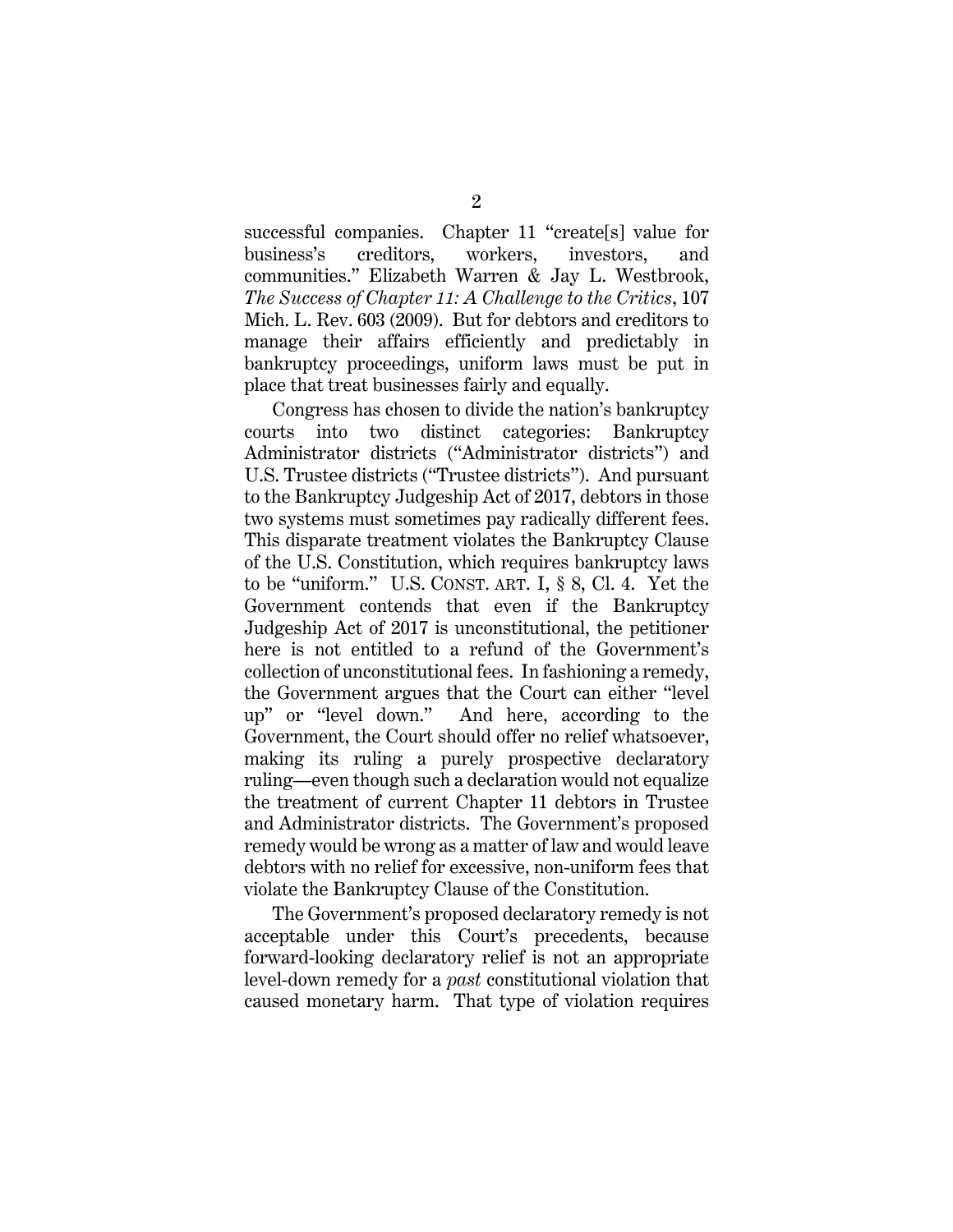backward-looking relief. But here, a backward-looking level-down remedy would sow utter chaos into America's bankruptcy courts. That's because an appropriate leveldown remedy would entail *retroactively* increasing fees on non-parties—Chapter 11 debtors in Administrator districts—many of whose cases are now permanently closed. Reopening closed cases to collect enormous fees from debtors (and potentially creditors) would be wildly impractical, if not impossible. It would introduce confusion and disorder into bankruptcy courts in Administrator districts—affecting debtors and creditors alike—*and* leave debtors in Trustee districts, like petitioner here, with no relief from the Government's unconstitutional fees.

The only logical, workable, and constitutionally permissible remedy is the simple and elegant solution of the district court here: petitioner should be charged fees under the fee statute in place before the Bankruptcy Judgeship Act of 2017—rather than under the unconstitutional fee structure introduced in the Bankruptcy Judgeship Act—and petitioner should be issued a refund for the difference.

#### **ARGUMENT**

**THE APPROPRIATE REMEDY IS A FULL REFUND OF ALL UNCONSTITUTIONAL FEES**

**A. There is no workable, constitutionally permissible level-down remedy available here.** 

If the Bankruptcy Judgeship Act of 2017 violates the Bankruptcy Clause of the Constitution, and it does, then petitioner should receive a refund of any unconstitutionally assessed fees. The Government contends, however, that petitioner should not get a refund because the Court, in choosing a remedy, must "seek to determine what 'Congress would have intended' in light of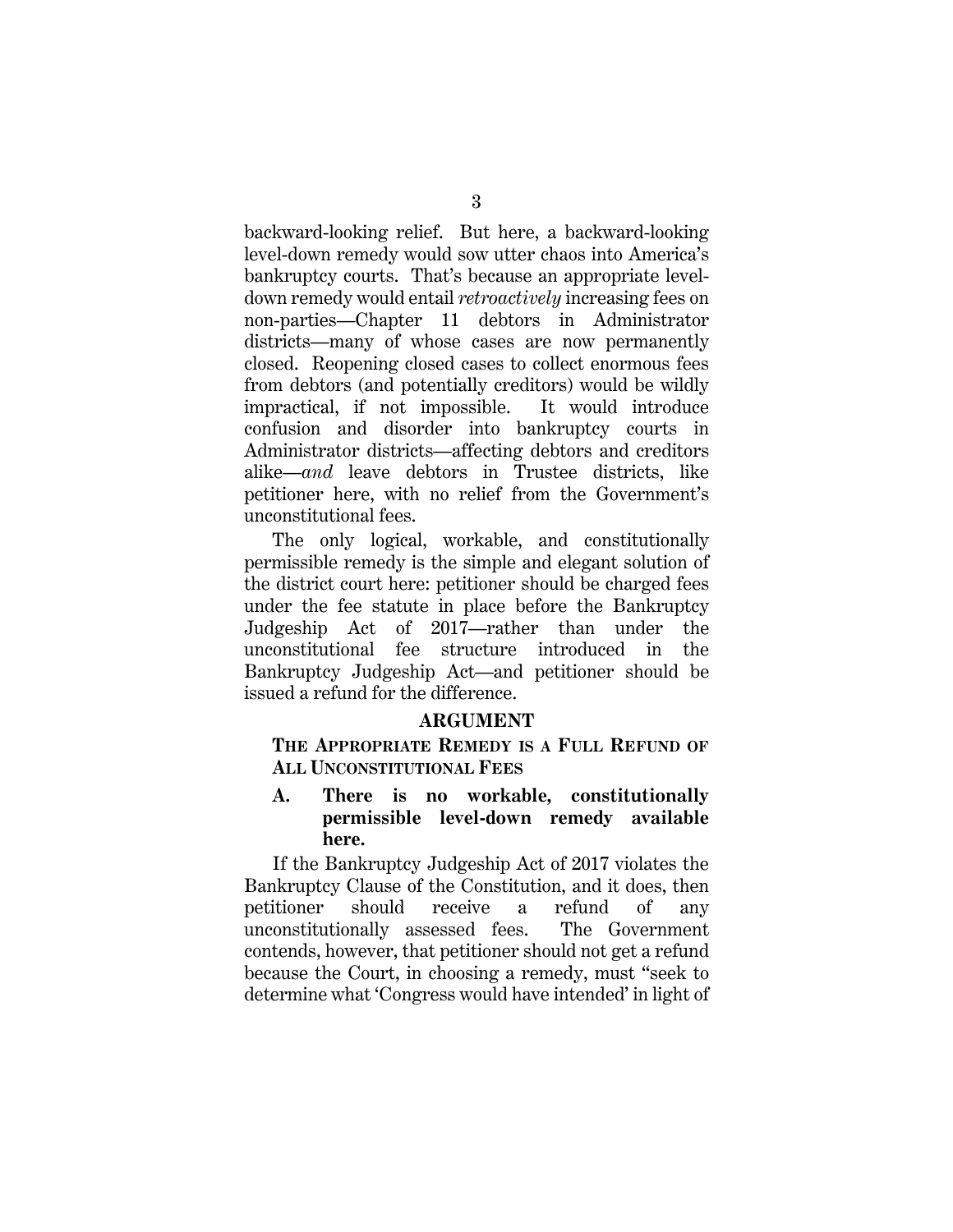the Court's constitutional holding." Respondent's Br. at 19 (quoting *United States v. Booker*, 543 U.S. 220, 246 (2005)). And the constitutional violation can be cured "by either 'leveling up' or 'leveling down.'" Respondent's Br. at 19 (quoting *Comptroller of the Treas. v. Wynne*, 575 U.S. 542, 569 (2015)). According to the Government, Congress would opt for leveling down with mere "declaratory relief." *Ibid.*

It's true that "courts may attempt, within the bounds of their institutional competence, to implement what the legislature would have willed had it been apprised of the constitutional infirmity." *Levin v. Commerce Energy, Inc.*, 560 U.S. 413, 427 (2010). But the remedies on the table for the hypothetical Congress to consider must be *actual* remedies, and they must comport with the Constitution. Here, declaratory relief alone would not be a constitutionally permissible remedy (whether level up or level down) for Congress to entertain, were it to have its pick of possible remedies.

Whether Congress would level up or level down, the end result must *equalize* fees paid by petitioner with those of similarly situated debtors in Administrator districts. Forward-looking declaratory relief is not an appropriate remedy for constitutional violations that occurred in the past and resulted in past economic harm. *See McKesson Corp. v. Div. of Alcoholic Beverages & Tobacco*, *Dep't of Bus. Regulation of Fla.*, 496 U.S. 18, 22 (1990). Here, because the unequal treatment arose in the past and resulted in past financial harm, leveling down would not mean merely declaring the 2017 Act unconstitutional. In this case, that forward-looking relief would do nothing to equalize treatment of debtors across Trustee and Administrator districts. Instead, leveling down would entail retrospectively *raising fees* in Administrator districts, during the relevant timeframe, to meet those of Trustee districts during the same timeframe—a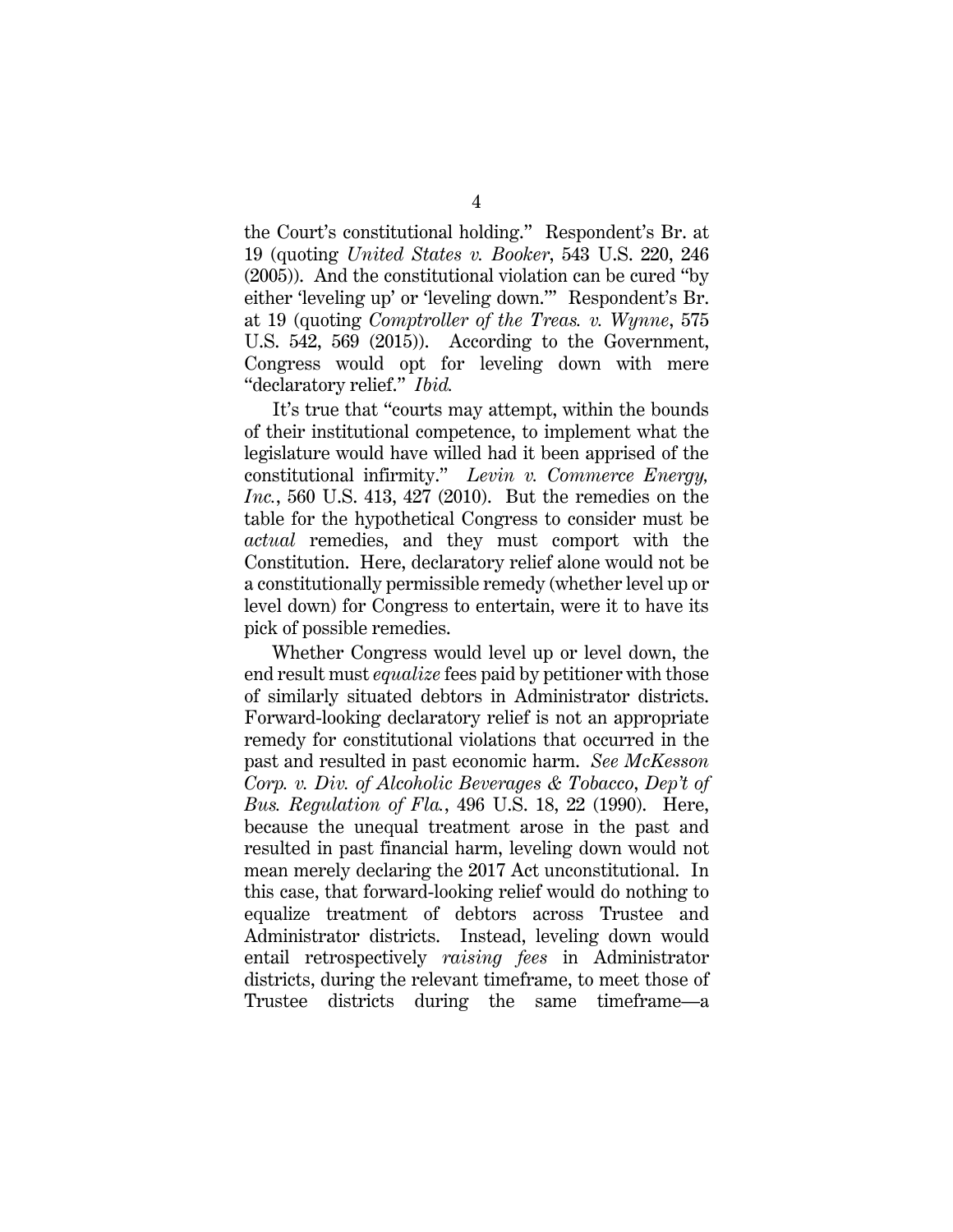disastrous course of action that the Government is unwilling to suggest.

For example, in *McKesson*, the Florida Supreme Court had found that Florida's liquor excise tax violated the Commerce Clause of the U.S. Constitution, yet the Florida Supreme Court merely enjoined the State from giving effect to its unconstitutional tax preferences in the future—all while denying the petitioner a tax refund or any other relief for the taxes it had already paid. *Ibid.* This Court reversed, holding that "the Due Process Clause requires the State to afford taxpayers a meaningful opportunity to secure postpayment relief for taxes already paid pursuant to a tax scheme ultimately found unconstitutional." *Ibid.* The State's prospective injunctive relief was not a constitutionally permissible remedy because it did not address the harm actually suffered by the petitioner in the form of unlawfully collected taxes. The Due Process Clause of the Fourteenth Amendment obligated "the State to provide meaningful *backward-looking relief* to rectify any unconstitutional deprivation." *Id.* at 31 (emphasis added); *see also Harper v. Va. Dep't of Taxation*, 509 U.S. 86, 101 (1993) (same).

This Court in *McKesson* noted that the State could provide backward-looking relief and cure the constitutional violation in two ways: (1) the State could issue a tax refund to the petitioner, or (2) "to the extent consistent with other constitutional restrictions, the State may assess and collect back taxes from petitioner's competitors who benefited from the rate reductions during the contested tax period, calibrating the retroactive assessment to create *in hindsight* a nondiscriminatory scheme." *McKesson*, 496 U.S. at 40 (emphasis added); *see also Iowa-Des Moines Nat. Bank v. Bennett*, 284 U.S. 239, 247 (1931) (same); *Harper*, 509 U.S. at 101 (same). In other words, whether the State leveled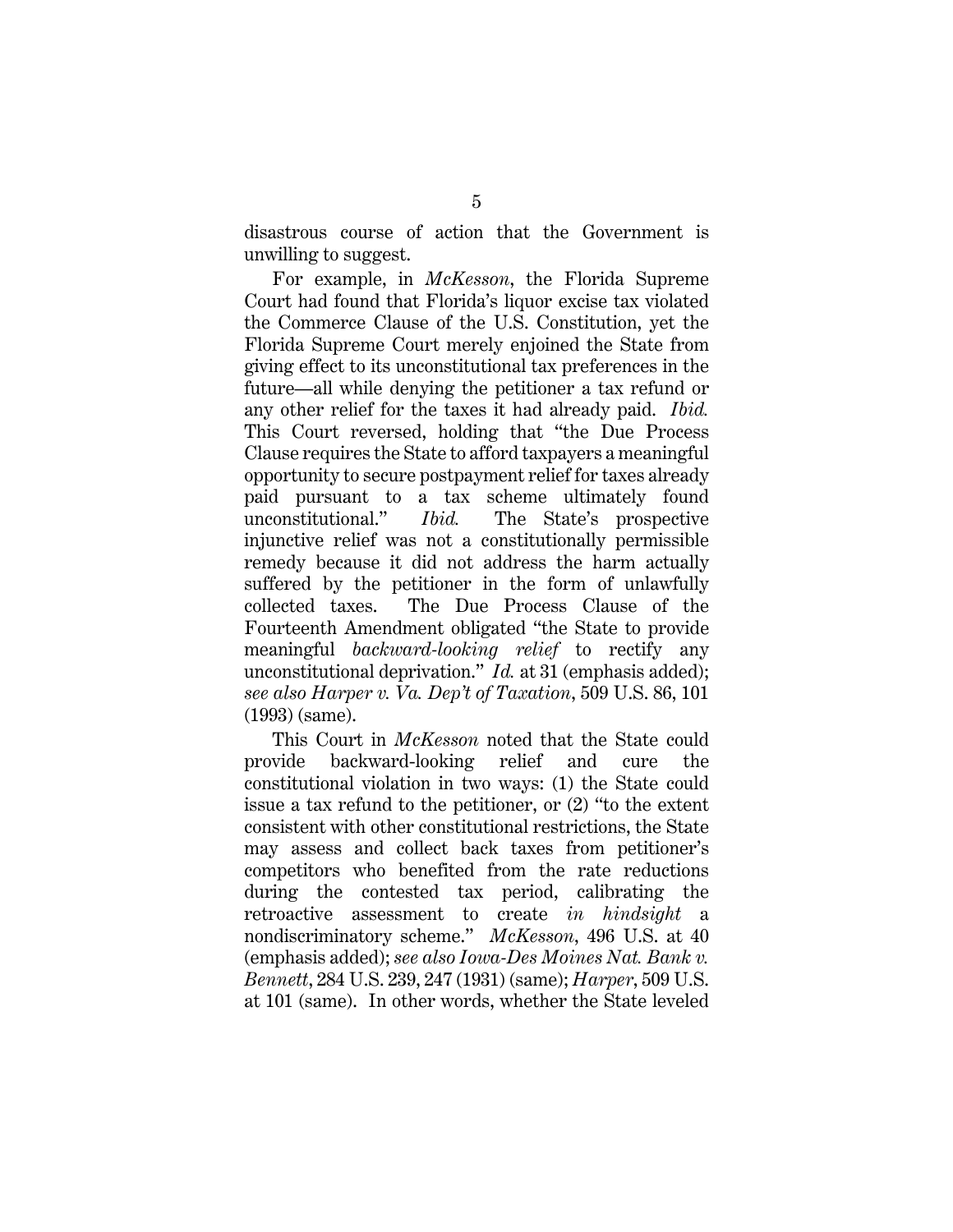up or leveled down, the result had to equalize the petitioner's tax burden with that of its competitors. Mere declaratory relief is *never* enough to remedy an economic deprivation. This Court has consistently held that "a denial by a state court of a recovery of taxes enacted in violation of the laws or Constitution of the United States by compulsion is itself a contravention of the Fourteenth Amendment." *Reich v. Collins*, 513 U.S. 106, 109 (1994) (internal quotation marks omitted).

Indeed, the Government's suggested remedy is even more meaningless here than it would have been in *McKesson*. The disparate fee structures between Administrator and Trustee districts have already been equalized moving forward. The Judicial Conference raised fees in Administrator districts to match those in Trustee districts for all cases filed on or after October 1, 2018. Report of the Proceedings of the Judicial Conference of the United States 11-12 (Sept. 13, 2018), https://tinyurl.com/2018-jud-conf-report. And Congress has since amended the fee statute to require the Judicial Conference to impose fees equal to those in Trustee districts. Bankruptcy Administration Improvement Act of 2020, Pub. L. No. 116-325, §3(d)(2), 134 Stat. 5088 (2021). So even without the Government's suggested remedy of a declaration, any new cases in Administrator and Trustee districts, opened on or after October 1, 2018, will incur equal fees.

Yet this does nothing to address cases like petitioner's, which began incurring increased fees during the ninemonth period in which Administrator and Trustee districts charged unequal fees. The Government's proposed remedy is a hollow gesture. The petitioner was subject to a constitutional violation resulting in actual harm. That harm warrants an actual, real-world remedy—one that "calibrat[es]" the disparate fee structures "to create in hindsight a nondiscriminatory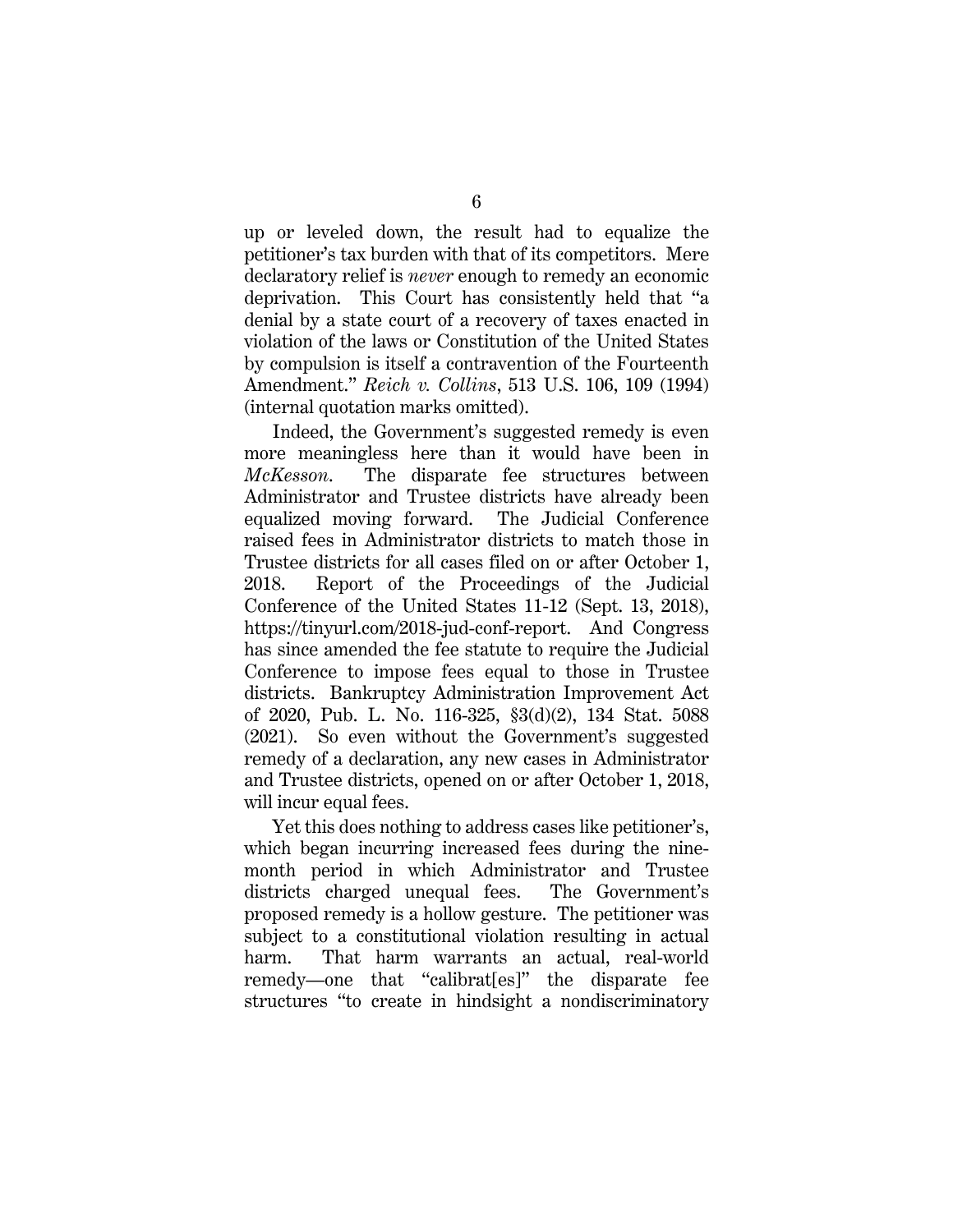scheme." *McKesson*, 496 U.S. at 40.

The Government does not bother to cite a single case that supports a mere declaratory ruling to remedy an economic injury. Instead, it simply argues that this Court must look to the intent of Congress in any attempts to fix the problem. And Congress would have no interest in refunding fees, the Government argues, since "Congress enacted the 2017 amendment because of a looming shortfall in the UST Fund that threatened to impose substantial financial impacts upon taxpayers." Respondent's Br. at 19. In other words, the Government argues that Congress would not provide a proper remedy here because it would be expensive and inconvenient. But "[t]he fact that a given law or procedure is efficient, convenient, and useful in facilitating functions of government, standing alone, will not save it if it is contrary to the Constitution." *Stern v. Marshall*, 564 U.S. 462, 501 (2011) (internal quotation marks omitted). In the hypothetical reality in which the Court contemplates Congress's likely remedial preferences, Congress is only permitted lawful options that comport with this Court's remedial jurisprudence in constitutional cases. It's not enough that Congress, all things being equal, would prefer to spend less money to fix the problem. So here, mere forward-looking declaratory relief would not be an option for Congress to consider. And the Government cites no authority that suggests otherwise.

The Government appears to have advanced its remedial argument (that mere prospective declaratory relief is the appropriate remedy) in many of the courts that have heard constitutional challenges to the Bankruptcy Judgeship Act of 2017. To date, no court has accepted the Government's position on the remedial question. Every court that has held the 2017 Act unconstitutional has awarded the debtors the relief that petitioner asks for here—a refund. *In re Clinton Nurseries, Inc*., 998 F.3d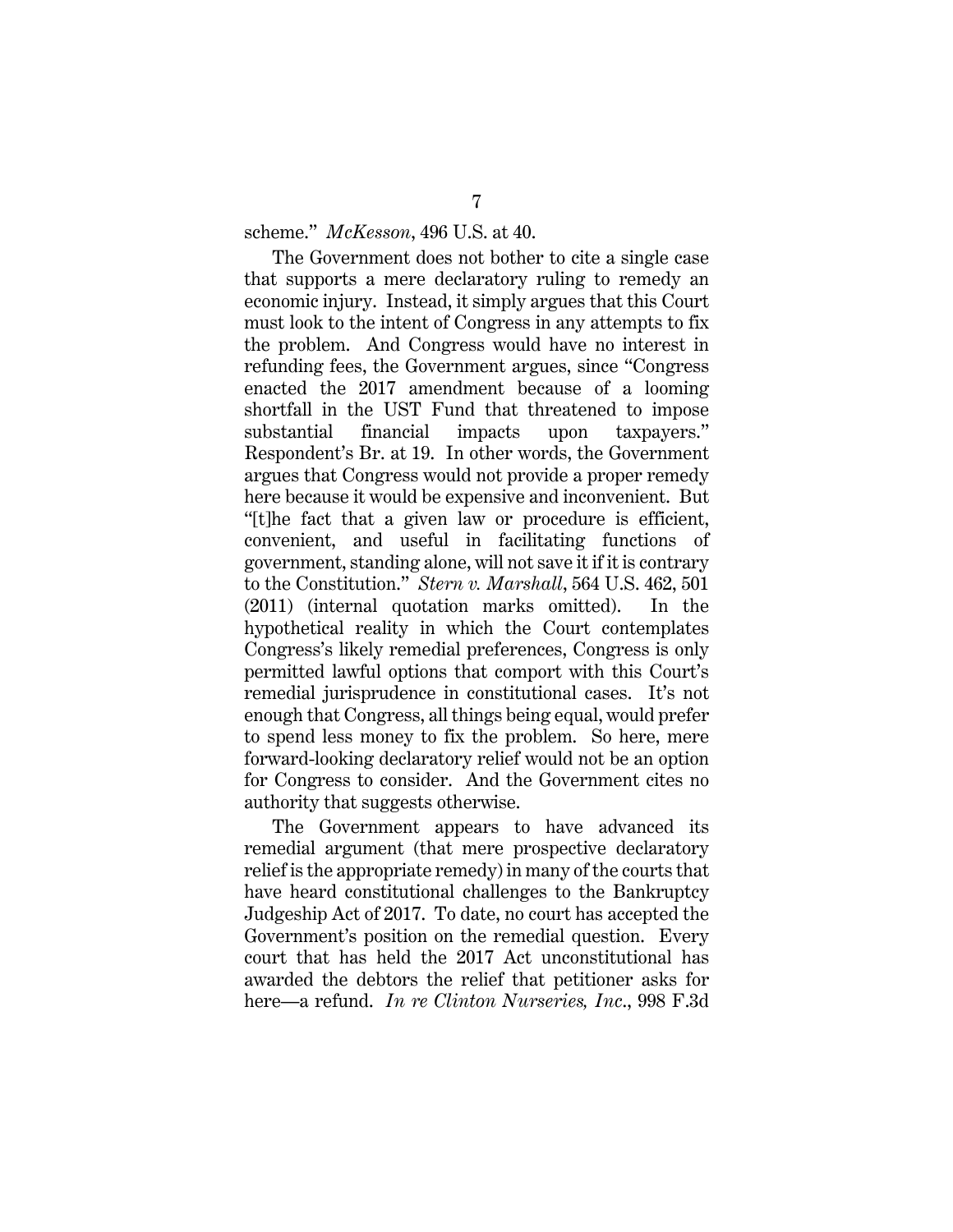56 (2d Cir. 2021); *In re John Q. Hammons Fall 2006, LLC*, 15 F.4th 1011, 1026 (10th Cir. 2021); *USA Sales, Inc. v. Office of U.S. Tr.*, No. 19-2133, 532 F.Supp.3d 921 (C.D. Cal. 2021); *In re Life Partners Holdings, Inc.*, 606 B.R. 277, 286 (Bankr. N.D. Tex. 2019); *In re Buffets, LLC*, 597 B.R. 588, 597 (Bankr. W.D. Tex. 2019), *rev'd*, 979 F.3d 366 (5th Cir. 2020). Judge Clement, dissenting in the Fifth Circuit, would have likewise ordered a refund. *Matter of Buffets, L.L.C.*, 979 F.3d 366, 384 (5th Cir. 2020) (Clement, J., concurring in part and dissenting in part).2 No court has given credit to the Government's remedial argument because it is completely baseless and plainly contrary to this Court's precedents.3

Declaratory relief would not constitute an appropriate level-down remedy in this context. An actual level-down remedy would mean retroactively raising the fees of

<sup>2</sup> In his dissent below, Judge Quattlebaum did not discuss the issue of the appropriate remedy. *In re Circuit City Stores, Inc.*, 996 F.3d 156, 169-175 (4th Cir. 2021) (Quattlebaum, J. concurring in part and dissenting in part).

<sup>3</sup> While it is true that no court has given credence to the Government's remedial theory, Judge Brasher, in his concurring opinion in *In re Mosaic Mgmt. Grp., Inc.*, did reject the remedial theory advanced by petitioner here. 22 F.4th 1291, 1330 (11th Cir. 2022) (Brasher, J., concurring). Judge Brasher reasoned that Congress would not have wanted to issue a refund in these circumstances, because Congress demonstrated a "manifest intent to raise fees in all districts." *Ibid.*  Judge Brasher, however, did not embrace the Government's position that mere declaratory relief was sufficient to cure the constitutional infirmity. Instead, he argued that the appropriate remedy (one challengers in that case did not pursue) would be for the Judicial Conference to apply the higher fee in Administrator districts. *Ibid.* For reasons explained above, Congress would not choose this fraught remedial path. And the Government recognizes this, which is why the Government does not even brief this remedy as an alternative theory of relief.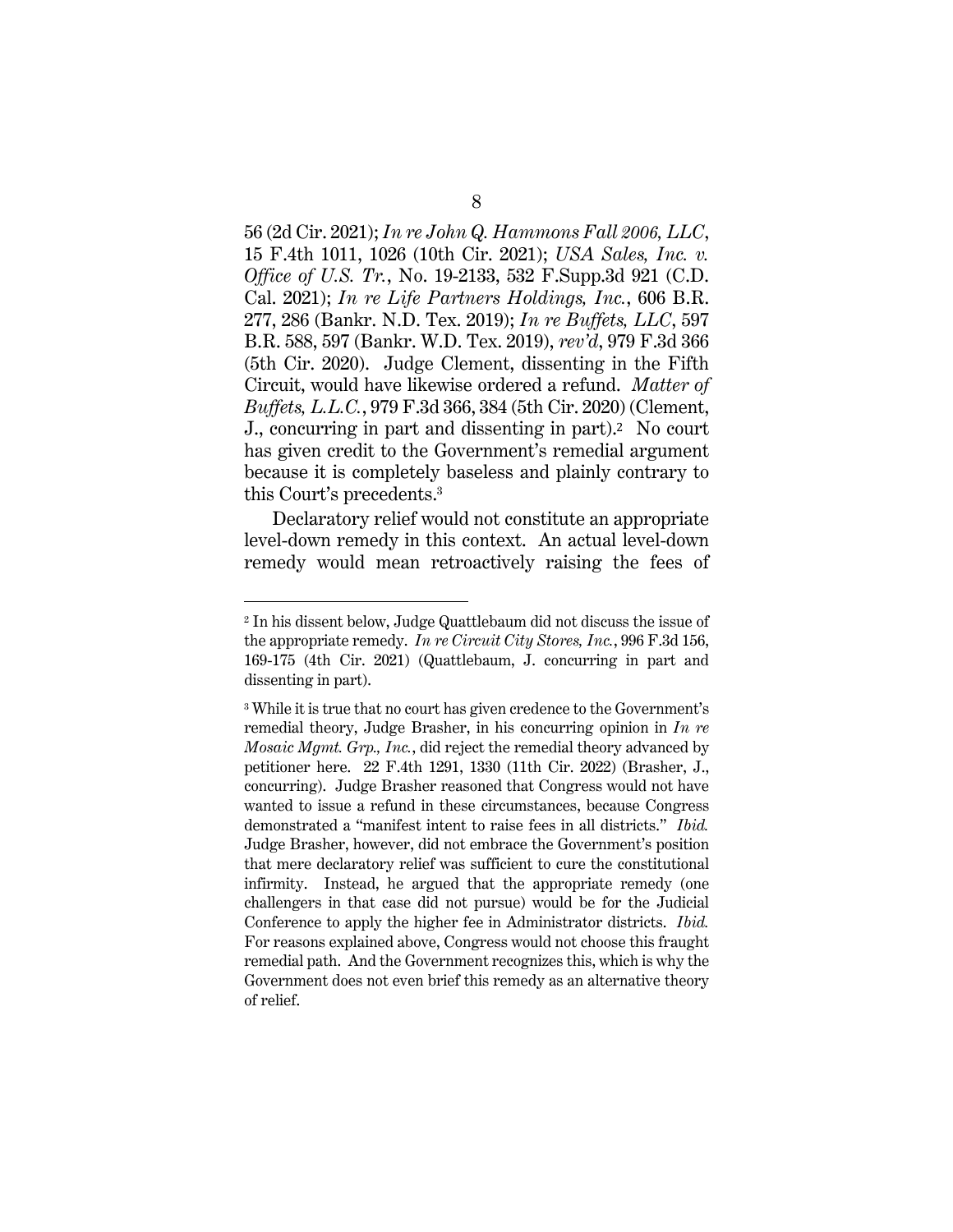debtors in Administrator districts, for the relevant time period, to those of debtors in Trustee districts, in order to create, "in hindsight a nondiscriminatory scheme." Yet, for reasons explained below, Congress would never choose this disastrous path. Given the choice to retroactively equalize fees by leveling up or leveling down, Congress would level up.

Leveling down, to the extent it is even practically achievable, would sow utter chaos in bankruptcy courts, cause enormous harm to debtors and creditors, and entangle the federal government in years of costly litigation. That's because leveling down would entail reopening hundreds of closed Chapter 11 cases and imposing new, substantially increased fees on those former debtors' estates. Many of those bankruptcies will have since failed, the cases either having been converted to Chapter 7 or simply dismissed altogether. Even for the cases that remain open, collecting increased fees going back to 2017 would be an administrative nightmare, besot with lengthy and contentious litigation.

The debtors and creditors in this scenario, whose cases remain open, would have long devised a reorganization plan. That plan would certainly have taken into account the expected fees to be paid to the Administrator from the debtor's estate. And money from the debtor's estate would have long gone to creditors, as well as lawyers, financial advisors, restructuring consultants, and in some cases investment bankers. All of these players would have relied on the known Administrator's fees, which factored into the feasibility of the reorganization plan. Going back in time to *recharge* fees at an increase of over 800% after such a plan is in place (and debtors have been making payments for years) would throw these bankruptcies into utter disarray, potentially derailing successful Chapter 11 reorganizations into Chapter 7 liquidations—harming not only debtors and creditors, but the workers and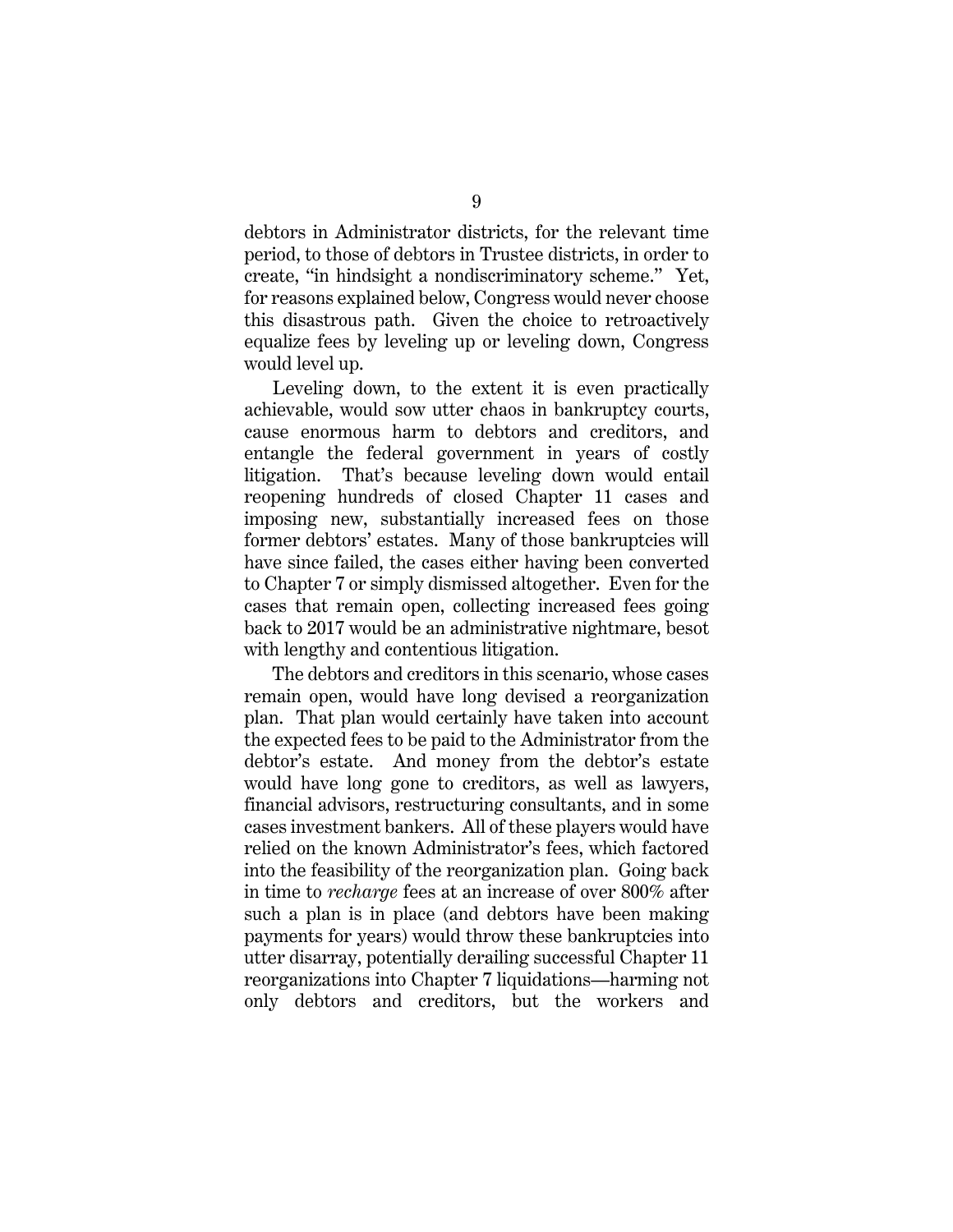communities that these businesses serve.

It would likely be impossible in many cases to recoup such fees from debtors' estates. And it would instigate endless litigation. Here, several parties originally mounted due process challenges to the 2017 Amendment on retroactivity grounds because the 2017 Amendment imposed radical fee increases after debtors' plans were already in place. None of those challenges prevailed in any of the courts of appeals that considered the issue. *In re John Q. Hammons Fall2006*, 15 F.4th at 1020; *In re Circuit City Stores, Inc.*, 996 F.3d 156, 169 (4th Cir. 2021); *Matter of Buffets,* 979 F.3d at 375. But retroactively raising fees in order to equalize treatment of debtors across Trustee and Administrator districts would be a very different matter; it would require raising fees that *have already been paid*—and at much lower rates.

Congress would never choose such a remedy. If Congress were apprised of the constitutional infirmity of the Bankruptcy Judgeship Act of 2017, Congress would choose the only reasonable path and level up by simply refunding the constitutionally impermissible portion of petitioner's fees. In fact, this question isn't purely hypothetical. When Congress amended Section 1930(a)(7) in 2021, in an attempt to fix this very problem, Congress made the fee change *prospective* only. Pub. L. No. 116- 325, *supra*, §3(e). Congress demonstrated that it had absolutely no appetite for the administrative and legal obstacles that lie along the path of retroactive fee increases.

In sum, prospective declaratory relief is not a constitutionally permissible level-down remedy. And the available level-down remedy of retroactively increasing fees in Administrator districts would be so wildly impractical (and likely unconstitutional) that the Government does not even mention it. Leveling down may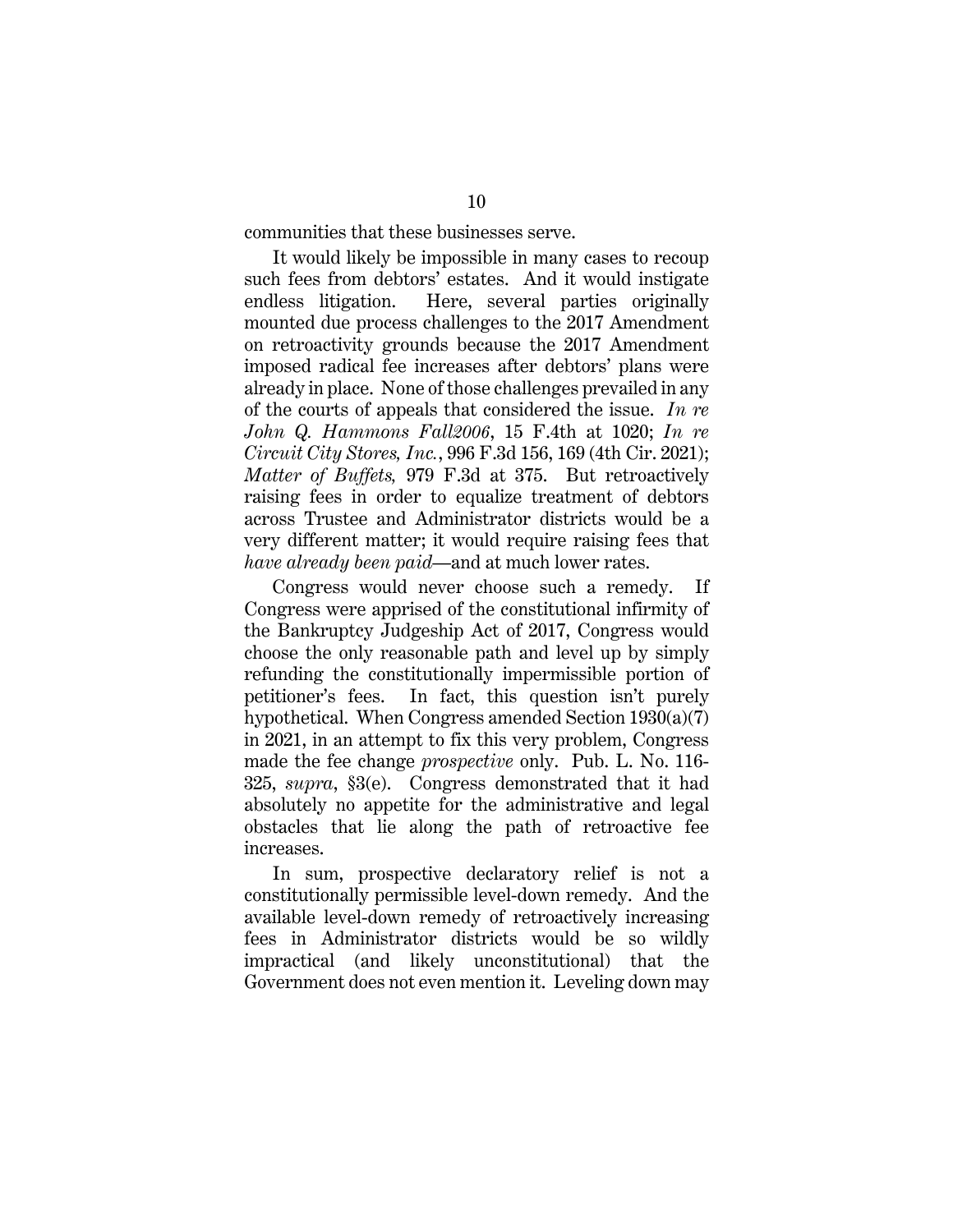also be the far more expensive option, as the federal government would be thrown into copious lawsuits with aggrieved debtors and creditors, all while chasing down fees from former debtors, currently bankrupt debtors, creditors, and lawyers and other service providers who were paid out of the debtor's estate. Simply put, leveling down is not an option.

### **B. The appropriate remedy is a level-up refund of unconstitutional fees.**

The only viable remedial path is a level-up refund of unconstitutional fees. Indeed, although the Court should not "use its remedial powers to circumvent the intent of the legislature," *Califano v. Westcott*, 443 U.S. 76, 94 (1979) (Powell, J., concurring in part and dissenting in part), this Court has historically given an overt preference to level-up remedies. *Sessions* v. *Morales-Santana*, 137 S. Ct. 1678, 1700 (2017) ("Ordinarily, we have reiterated, 'extension, rather than nullification, is the proper course.'"); *Heckler v. Mathews*, 465 U.S. 728, 739 n.5 (1984) (same); *Califano*, 443 U.S. at 82 (same).

In the context of discriminatory taxation (which is much more analogous to the dispute at hand than the Government's equal protection sex-discrimination cases), this preference for leveling up is even more pronounced. *Bennett*, 284 U.S. at 247. In *Bennett*, like here, the "right invoked [was] that to equal treatment." *Ibid.* Yet the Court stressed that it was "not material" that equal treatment could be achieved "if either their competitors' taxes are increased or their own reduced" because "it [was] well settled that a taxpayer who has been subjected to discriminatory taxation through the favoring of others in violation of federal law cannot be required himself to assume the burden of seeking an increase of the taxes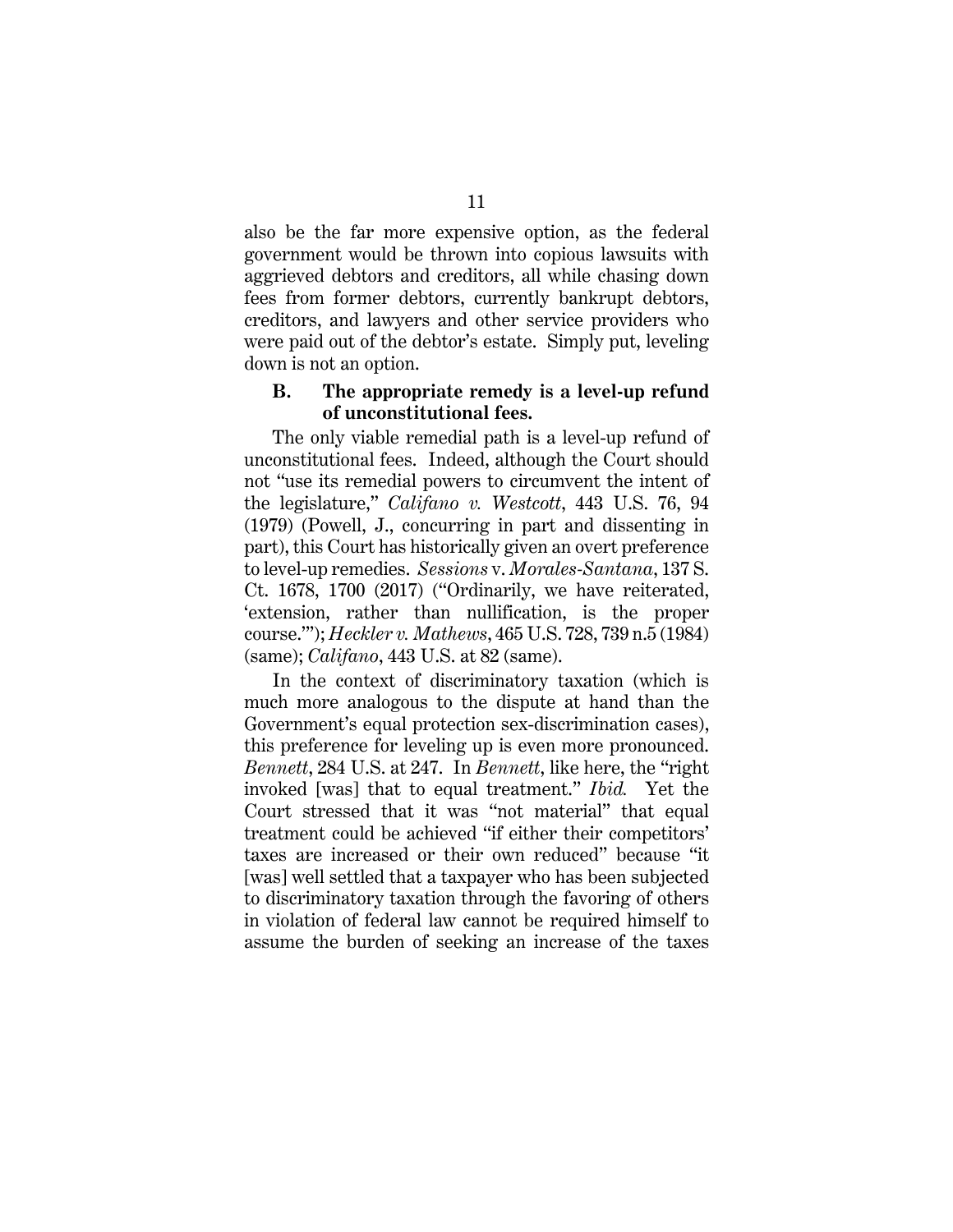which others should have paid." *Ibid.*4 This Court has held that the same principle applies when a State violates the Fourteenth Amendment in assessing property values. *Allegheny Pittsburgh Coal Co. v. Cty. Com'n of Webster Cty., W. Va.*, 488 U.S. 336, 346 (1989) ("A taxpayer in this situation may not be remitted by the State to the remedy of seeking to have the assessments of the undervalued property raised.").

Leveling up has also been the Court's clear preference when federal financial assistance benefits are at stake another context where the unequal treatment results in economic harm, and the appropriate remedy is monetary in nature. *Morales-Santana*, 137 S. Ct. at 1699 (noting that federal financial benefits cases "illustrat[e]" that "[o]rdinarily" leveling up "is the proper course.") (citing *Califano v. Goldfarb*, 430 U.S. 199, 202-204, 213-217 (1977) (survivors' benefits); *Jimenez v. Weinberger*, 417 U.S. 628, 630-631, and n.2, 637-638 (1974) (disability benefits); *Dep't of Agric. V. Moreno*, 413 U.S. 528, 529-530 (1973) (food stamps); and *Frontiero v. Richardson*, 411 U.S. 677, 678- 79, and n.2, 691 (1973) (military spousal benefits)).

Moreover, leveling up is the right course because courts generally choose remedies that "create incentives to raise [constitutional] challenges." *Lucia v. SEC*, 138 S. Ct. 2044, 2055 n.5 (2018) (cleaned up). Yet here, the incentive that the Government's remedial theory offers for a successful constitutional challenge is literally nothing,

<sup>4</sup> Justice Harlan, concurring in *Welsh v. United States*, noted that this preference for leveling up in *Bennett* was "[b]ased on the impracticality" of the only level-down remedy available. 398 U.S. 333, 362 n.15 (1970) (Harlan, J., concurring). Yet in the context here of disparate fees in bankruptcy proceedings, a level-down remedy is significantly more impractical: the bankrupt entity may no longer exist, and even if it does, it may no longer be under the supervision of the bankruptcy court.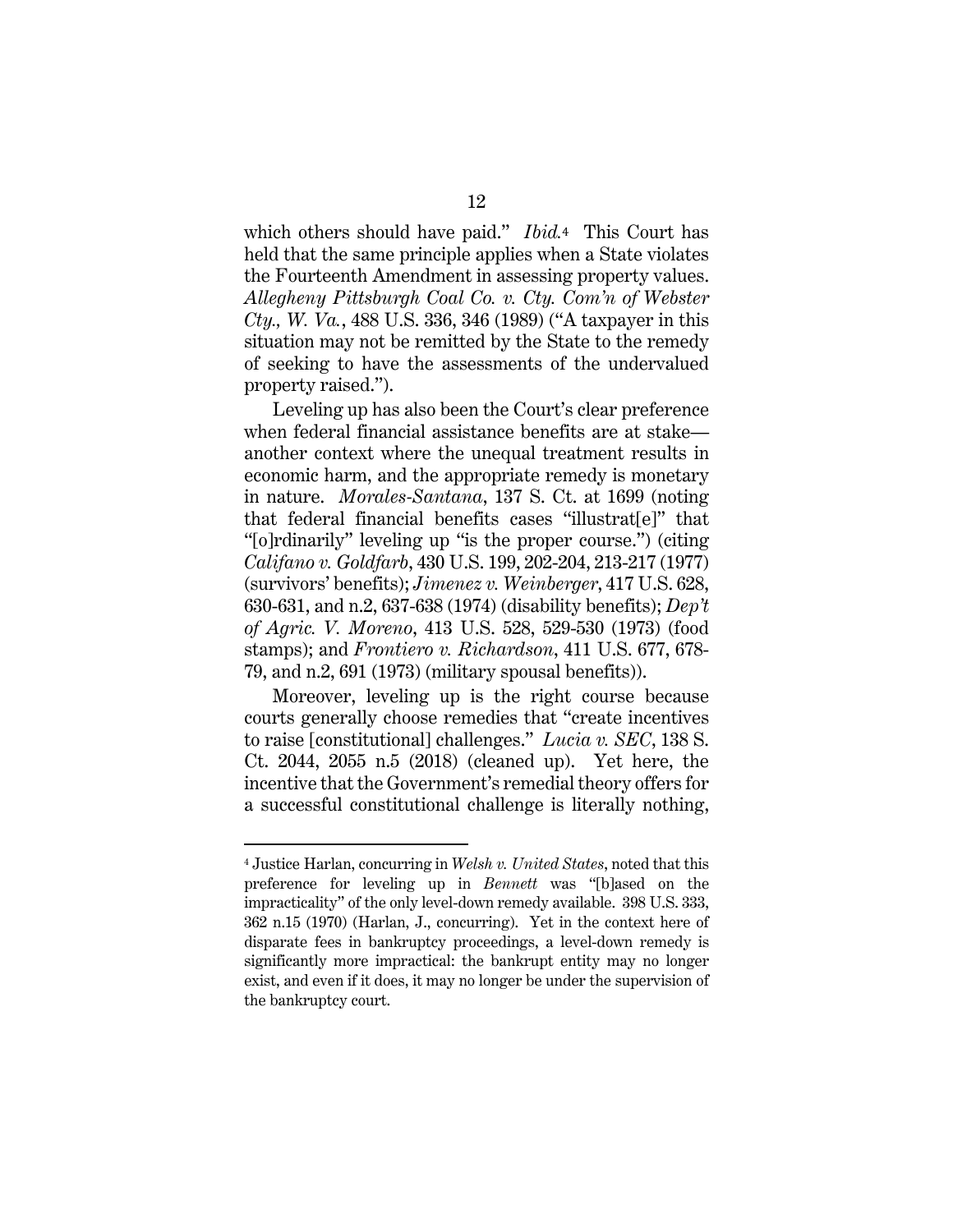unless challengers are meant to be cheered by the fact that the federal government can save money by ignoring the problem all together.

The Government's own cases highlight the inappropriateness of level-down relief (and of prospective declaratory relief) in this context. Consider *Morales-Santana*. There, the respondent challenged, on equal protection grounds, the Immigration and Nationality Act, which provides a framework for obtaining U.S. citizenship for a child born abroad, when only one parent is a U.S. citizen. *Morales-Santana*, 137 S. Ct. at 1686. The Act required the U.S.-citizen parent to have ten years of physical presence in the United States prior to the child's birth, but Congress created an exception for unwed U.S. citizen mothers, whose citizenship could be transmitted to the child if the mother had lived in the United States for only one year before the child's birth. The remedy that Morales-Santana sought was U.S. citizenship. But the Court emphasized that the equal protection violation could be cured by leveling down, that is removing the exception granted to unwed mothers and imposing the general 10 year-presence rule on all parents. *Id.* at 1698.

This Court noted that, "[a]lthough the preferred rule in the typical case is to extend favorable treatment, *this is hardly the typical case*." *Id. at* 1701 (emphasis added) (citation omitted). *Morales-Santana* was not "typical," because leveling up would have turned "special treatment"—the statutory exception for unwed mothers—into "the general rule, no longer an exception." *Ibid.* The Court emphasized that it must consider whether the legislature would have struck the exception and applied the general rule to all or "broadened the exception to cure the equal protection violation." *Id.* at 1700. The Court chose the former because Congress would have done the same.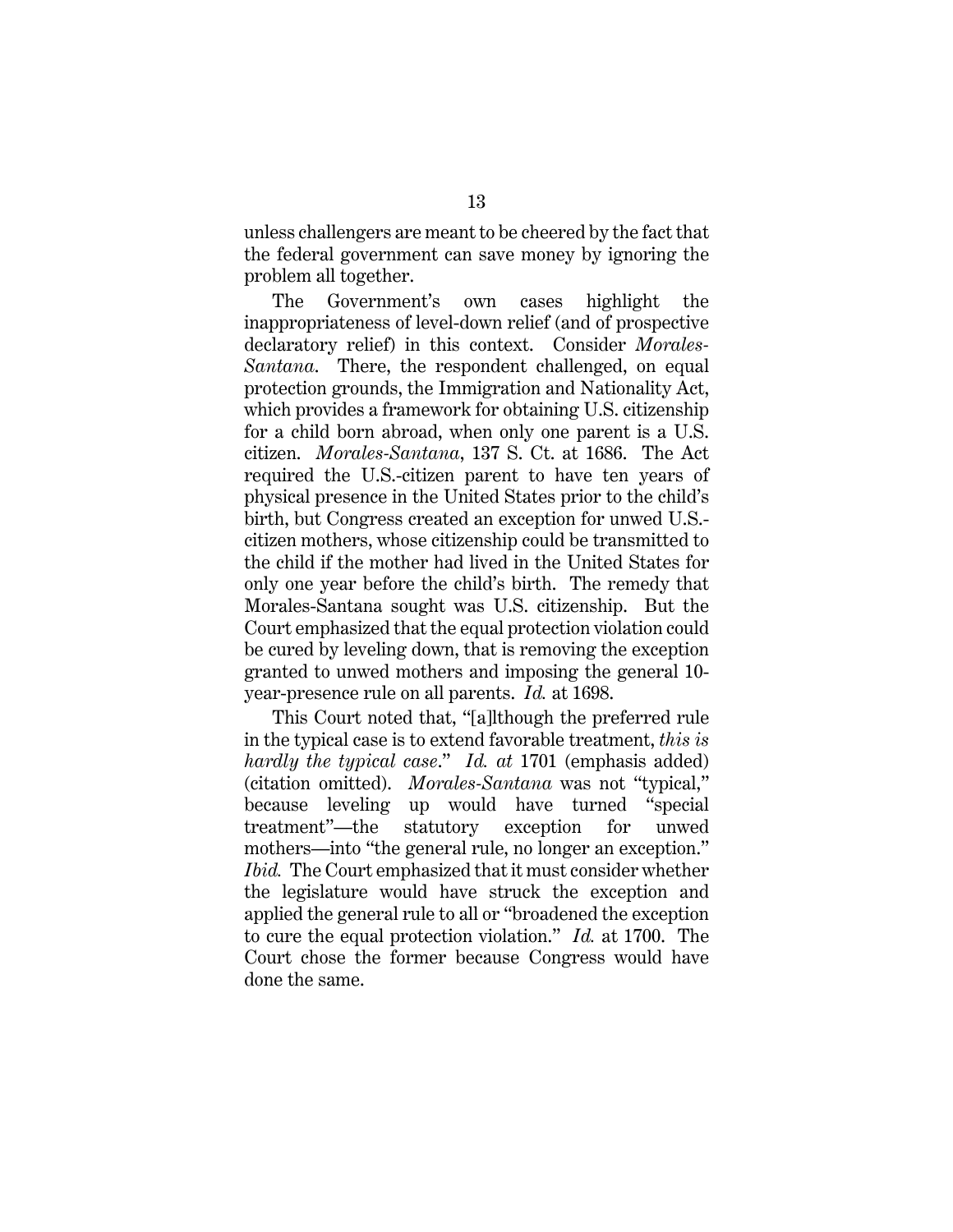But the case at hand involves no general rule and no exception. There is no favored class that is excused from the rules that everyone else must follow. The Trustee program is substantially larger than the Administrator program, but the Administrator program does not create a carve-out for certain classes of debtors whereby special treatment is given. Congress has simply chosen arbitrarily—two entirely separate programs. No remedy here would require that an exception be made the general rule. The petitioner merely asks that it pay the fees in place before the unconstitutional 2017 Act, making its fees equal to debtors in Administrator districts during the same period.

Moreover, unlike here, prospective injunctive relief made perfect sense in *Morales-Santana* because the respondent was asking for forward-looking relief. He wanted to become a U.S. citizen. The Court did not order the remedy that Morales-Santana wanted, but the remedy did correct the sex-based unequal treatment moving forward. Here, the Government's remedy would have absolutely no effect on the unequal treatment. And the Government cites no case in which this Court has ordered level-down relief to remedy an *economic* injury.<sup>5</sup>

In sum, the Bankruptcy Judgeship Act of 2017 caused enormous fees to be imposed on petitioner and other similarly situated debtors—significantly higher than fees for debtors in other parts of the country—in contravention

<sup>&</sup>lt;sup>5</sup> There have been several cases involving monetary harm in which this Court has declined to choose a remedy, as this Court typically defers to state courts on remedial questions that implicate state law. *Levin*, 560 U.S. at 427 (collecting cases). This may be true where this Court reviews state court judgments on the constitutionality of state tax measures. *See id*. But the case at hand does not implicate any state law or interest. And in each of those cases, a level-down option was at least theoretically viable. The same is not true here.